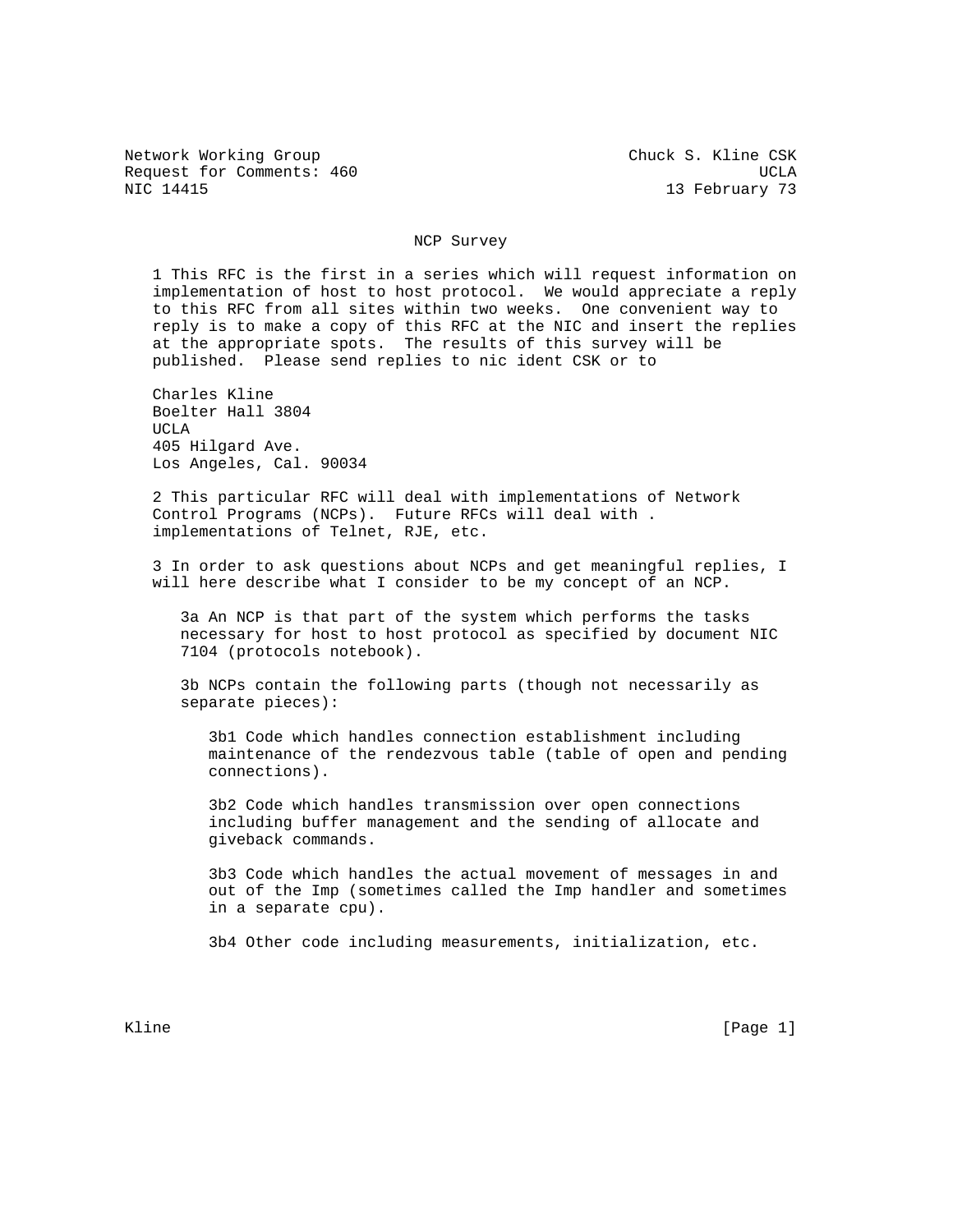4. Please answer the following questions. It is probably appropriate to give this survey to the coder of the NCP or other knowledgeable person. Write na (not applicable) where it is appropriate. Circle the number of the appropriate choice when a choice is required. Thank you.

 5 General Information 5a Host Name: ---- 5b Site Number: ---- 5c Your name ---- 5d Main cpu is a ---- (360/75, PDP-10, B6700, etc.) 5e Operating system in main cpu is ---- (tenex, os/360, etc.) 5f Is documentation available on your NCP? 5f1 user level (how to use NCP) 5f2 system level (implementation) 5f3 Is the documentation available at the NIC? 6 Imp interface 6a built: 6a1 in house 6a2 contracted to ---- 6b full or half duplex? 6c maximum bandwidth is ---- baud in each direction 7 Coding of NCP 7a ncp was written: 7a1 in house 7a1a written in ---- man-months 7a1b Name of person who wrote NCP ----

Kline [Page 2]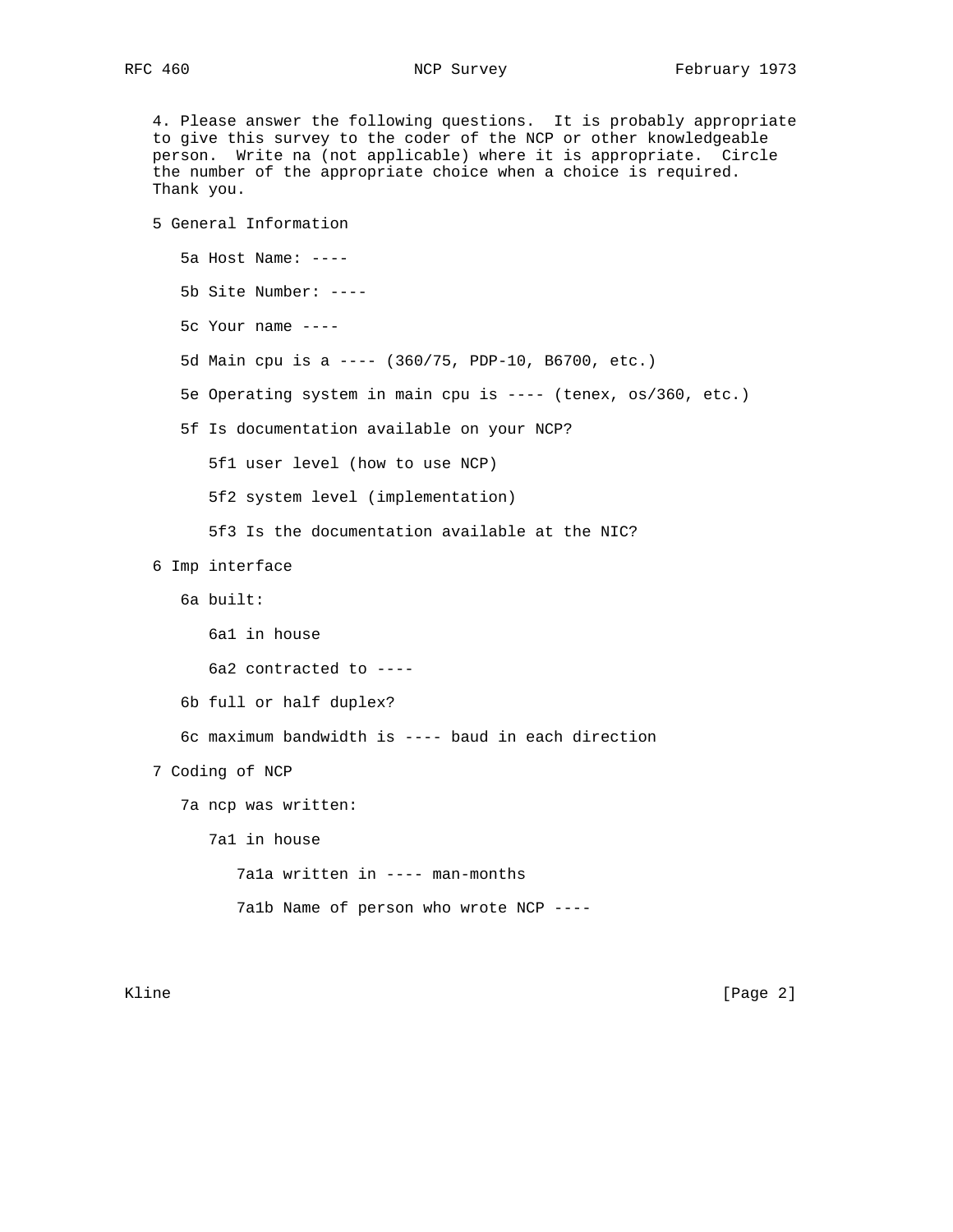7a1c debugged in ---- man-weeks

 7a1d machine hours used in development and debugging of NCP ----

7a2 contracted to ----

7a2a contractor took ---- man-months

 7a3 supplied another site without modification by this site (specify site where NCP obtained from ------).

 7a4 supplied from another site but modified by this site for different system or for other reasons (specify site where NCP obtained from ------)

7a4a modifications took ---- man-weeks

7b NCP is maintained:

7b1 in house (person's name ----)

7b2 by another site (specify site ----)

7c Size of NCP code:

 7c1 Total size of all NCP code (not tables or buffers) as described above

7c1a ---- words of ---- bits per word

 7c2 size of code which initializes NCP (on system up or after NCP or NET crash)

7c2a ---- words of ---- bits per word

 7c3 size of code which handles opening and closing of connections

7c3a ---- words of ---- bits per word

 7c4 size of code which moves data from user process to Imp handler or from Imp handler to user process

7c4a ---- words of ---- bits per word

Kline [Page 3]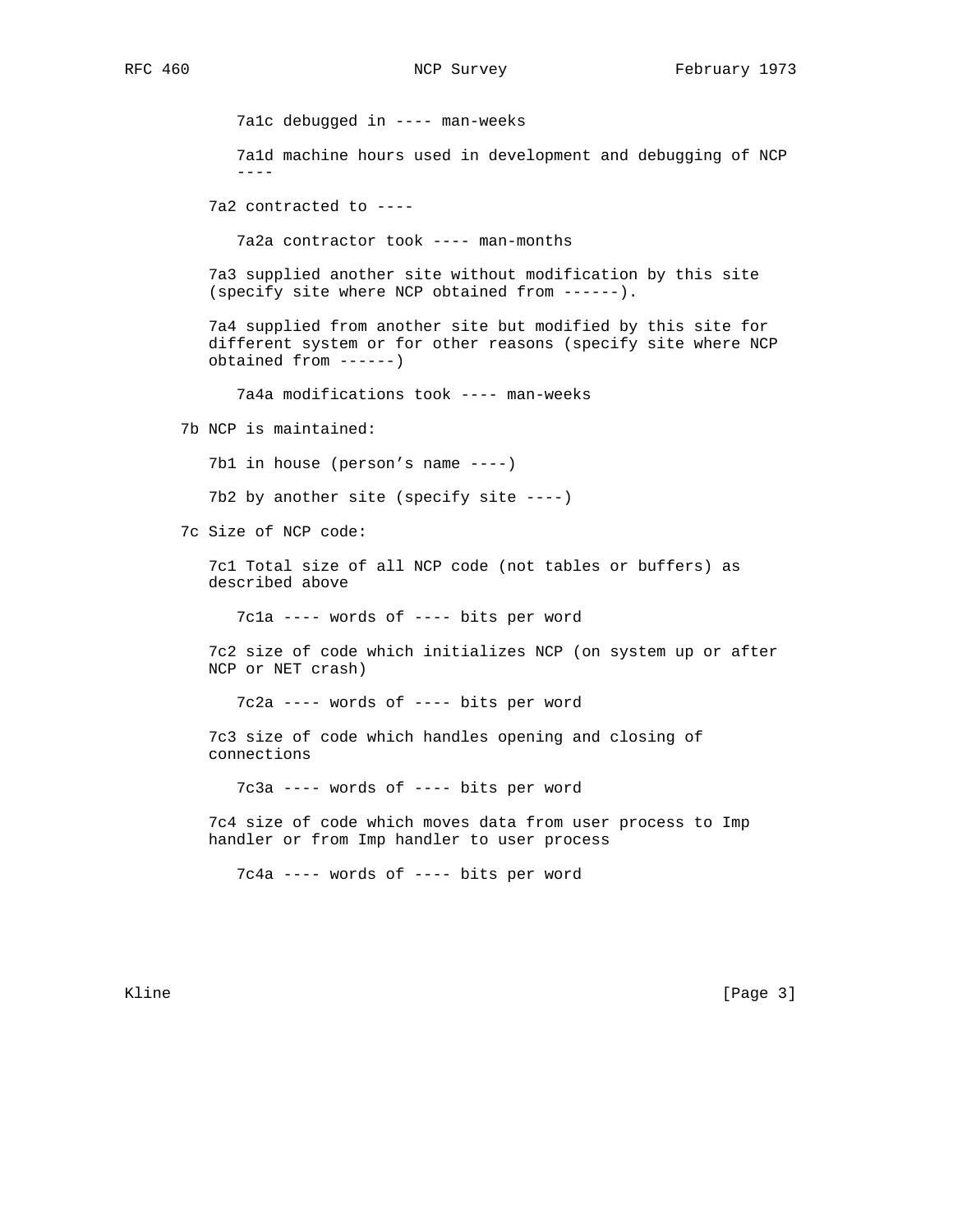7c5 size of Imp handler code 7c5a ---- words of ---- bits per word 7c6 size of other code (explain what it is) 7c6a ---- words of ---- bits per word 7d Size of NCP tables: 7d1 size of tables indexed by open connection (i.e. tables for control of open connections) 7d1a ---- entries or ---- words per entry of ---- bits per word 7d2 size of tables indexed by link (i.e. tables for link management and for quick association of an input message with a process) 7d2a ---- entries of ---- words per entry of ---- bits per word 7d3 size of other tables (explain) 7d3a ---- entries of ---- words per entry of ---- bits per word 8 Host-Imp communications 8a Imp handling is performed in 8a1 main cpu 8a2 additional processor (specify machine ----) 8b Imp handling is performed at: 8b1 interrupt level by resident code 8b2 scheduled process with resident code 8b3 scheduled process with swappable code 8c Number and size of buffers for the Imp handler (on input, number of buffers for messages before cpu will stop taking bits from imp. On output, number of buffers which may be queued before user processes will be blocked waiting for a free buffer)

Kline [Page 4]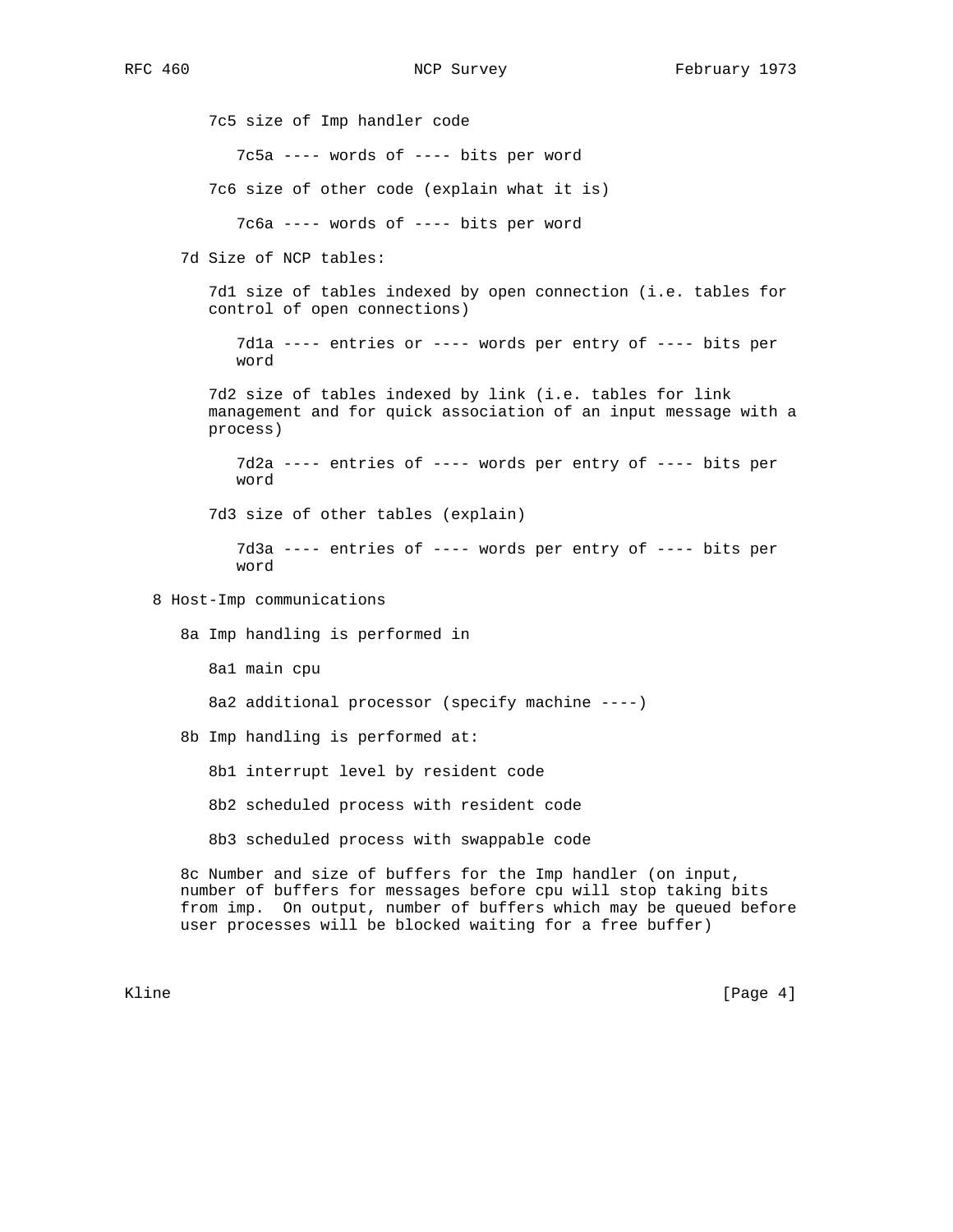8c1 ---- output buffers for sending to net of ---- words of ---- bits per word

 8c2 ---- input buffers for receiving from net of ---- words of ---- bits per word

9 NCP-Imp handler communications

9a NCP communicates with Imp handler by

 9a1 putting message on queue for handler and waking (unblocking) handler (i.e. shared memory approach)

9a2 some other mechanism (explain)

10 NCP-User communication

10a Mechanism:

 10a1 special mechanism for network (i.e. different than files) using:

10a1a shared resident memory

10a1b shared non-resident (swappable memory or file)

10a1c other (explain)

 10a2 similar to file io but network assigned rather than file (i.e. transparent to user process coding)

10b Bytes sizes allowed (circle all)

 10b1 1 bit 10b2 7 bit 10b3 8 bit 10b4 9 bit 10b5 16 bit 10b6 18 bit 10b7 24 bit

10b8 32 bit

Kline [Page 5]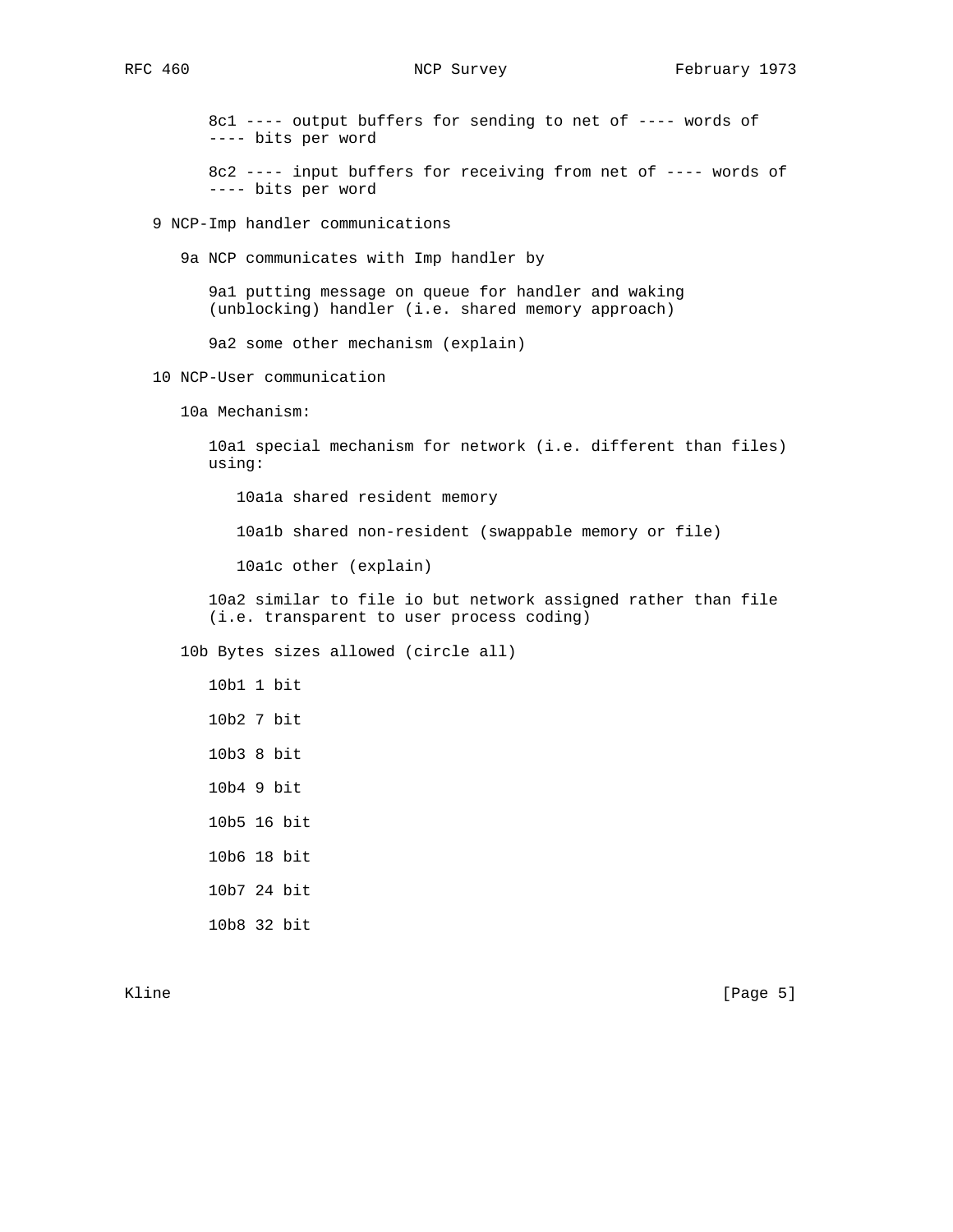10b9 36 bit

10b10 other (explain)

11 Buffer space allocations

11a initial allocation when connection (receive) is opened

11a1 ---- messages and ---- bits

11b factors which will change this allocation

11b1 up

11b2 down

11c conditions which would cause a giveback command to be sent

12 Protocol facilities

12a Errors

 12a1 Do you send error commands when you detect protocol errors?

 12a2 Do you log it (or take some other action) when you recieve error commands?

12b Queuing

 12b1 do you allow queuing of connections (i.e. when an rts or str is received for which no request is pending, do you refuse it (send back a cls) or queue it? also do you queue when two or more requests match the same socket?)

 12b1a yes always 12b1b no always 12b1c yes for listens 12b1d other (explain) 12c Are there hooks (code) in the NCP for:

12c1 NCP measurement

12c2 Network measurement

Kline [Page 6]